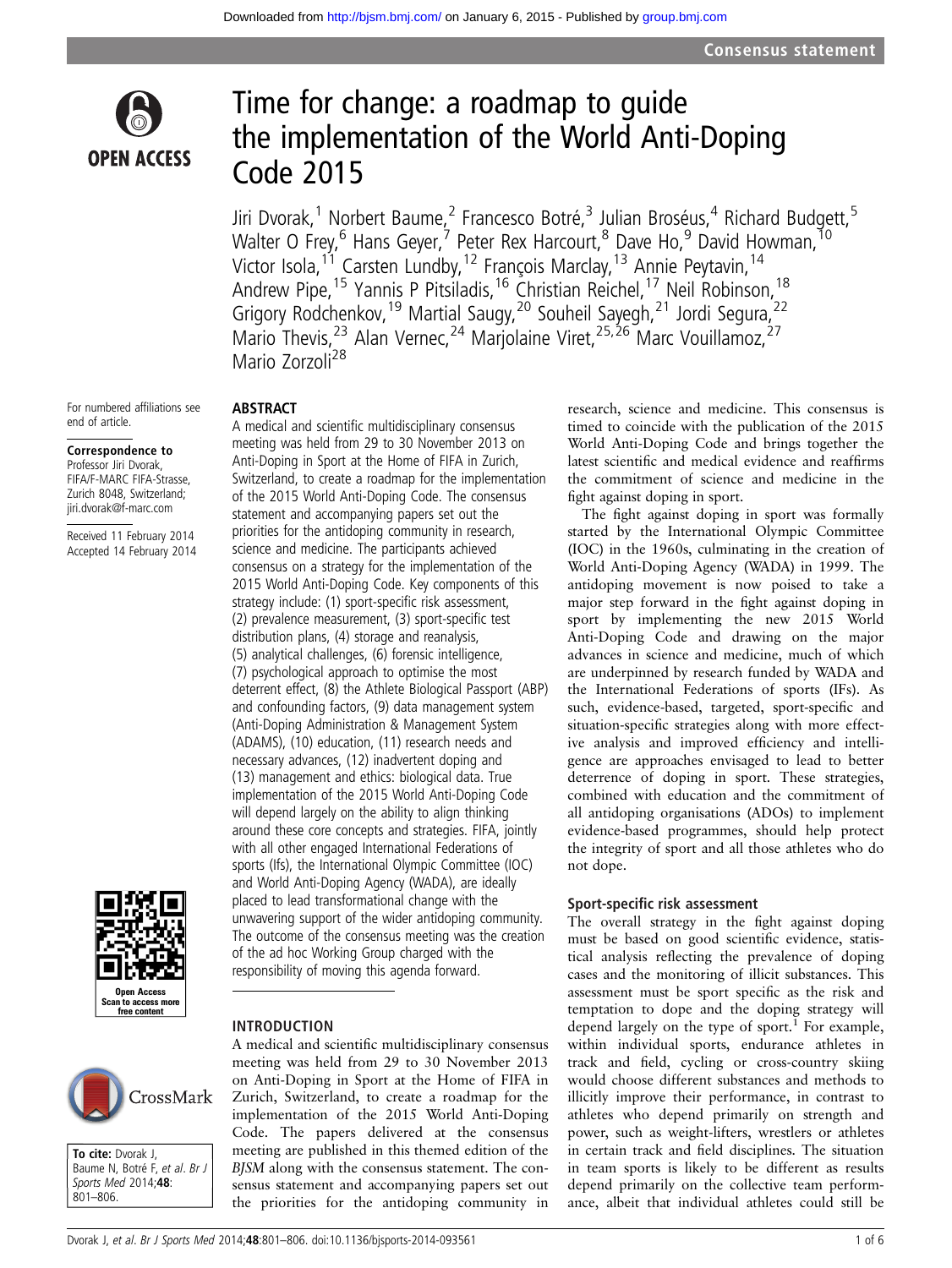tempted to dope to improve performance prospects for team selection.<sup>2</sup>

The risk assessment must also take into account the timing during the season when peak performance is desirable and expected. The longer the preparation period for a particular event—the so-called 'out of competition' period —that may precede cycling tours or marathon running, the greater the likelihood of eluding doping controls and the temptation to illicitly augment performance during this training period. It is prudent, therefore, that the IFs along with the organisations of athletes consider sport-specific risk assessments. Such assessments should be reappraised regularly reflecting scientific evidence and information derived from forensic intelligence. The IFs, national antidoping organisations (NADOs), doctors, scientists and paramedic personnel, together with representatives from WADA and the WADA-accredited laboratories, must design and formulate the risk assessment by sharing information with the IFs, the IOC and other major event organisations. The role of WADA in this respect is to coordinate information exchange and alert the IFs and all involved stakeholders of new information on possible doping substances, methods or approaches that could potentially help uncover doping.

#### Prevalence measurement

A recommended approach for defining the scope of the antidoping activity is to measure the prevalence of doping. The use of appropriate epidemiological tools and the careful interpretation of survey results with an understanding of the population examined will allow the extent of the doping problem to be assessed.<sup>3</sup> This can be achieved by conducting questionnaire surveys as is commonly used in social sciences. Epidemiological studies can be further enhanced by measuring putative biomarkers of doping in doping-control samples. It is essential to carry out doping prevalence studies in a population of competitors, and to appropriately interpret the data before defining and implementing a programme of longitudinal follow-up. This is particularly important because of the specificity of different sports, which can be influenced differently by doping depending on the physical and physiological characteristics required for performance enhancement.

In public health, pandemics are not distributed evenly around the globe, and environmental, social and economic factors play an important role in their distribution. The same is true in sport where doping prevalence may vary as a function of the sport and the country in which it is practiced. Research recently conducted in track and field demonstrated that the prevalence of abnormal blood profiles can vary from 3% to 48% depending on the country of origin of the athletes.<sup>3 4</sup> Certain sports federations, sports disciplines and even countries may fear total transparency in examining their 'doping cultures' as acknowledgement may hurt their public image. However, a transparent approach is necessary if the biological monitoring of athletes is to become an effective tool in the fight against doping.

#### Sport-specific test distribution plans

The 2015 World Anti-Doping Code makes specific reference to the development of test distribution plans and the necessity for thoughtful and strategic approaches to testing.<sup>5</sup> Such approaches will ensure that the effective, intelligent and most efficient testing strategies are adopted. Fundamental to these considerations are the identification of areas of sport that might be deemed to be high risk for doping practices. International Federations and NADOs will have particular responsibilities in this respect.

Several elements should feature prominently in the development and preparation of a sport-specific testing programme. These include consideration of the unique subcultures of sport and the degree to which doping may have been 'normalised' within such subcultures, the history of doping practices within a sport, the specific physiological demands of particular events, emerging training practices, the competitive schedule, recovery from injury, an awareness of dramatic changes in performance, an understanding of the supplement marketplace and a familiarity with what is happening 'on the street' as well as 'in the stadium'.

Continual, ongoing conversation with athletes, coaches and others in the sport community can provide an enriched understanding of the likelihood of doping behaviour and emerging problematic practices. Successful antidoping programmes of the future will embody high-quality, intelligent testing practices rather than high-quantity test volumes.

The implementation of the new World Anti-Doping Code with the emphasis on more intelligent testing affords a great opportunity for enhanced, more effective and more efficient approaches to doping control. The Athlete Biological Passport (ABP) represents a further opportunity to ensure strategic and more focused testing. Implicit in the new approaches to doping control is the necessity for strategic relationships between and among ADOs at every level. Agreements between IFs, NADOs and major event organisers addressing shared approaches to results management and testing strategies—particularly as they apply to competitors who are part of ABP programmes—will benefit the antidoping movement.

The perspectives, experiences and strategies of IFs and NADOs can be integrated so as to permit more timely and costefficient testing, the sharing of intelligence regarding doping practices and doping practitioners and heightened vigilance of customs and other civil authorities with regard to the importation and distribution of prohibited substances particularly at the time of major sporting events. These approaches will benefit from the developing international 'community of practice' represented by leading IFs and NADOs; the development of that community will itself be stimulated by the growth of strategic partnerships and cooperative antidoping activities.

#### Storage and reanalysis

New peptides or designer drugs may be used by athletes who feel that there are currently no reliable analytical tests available. However, the 2015 World Anti-Doping Code allows for the storage of samples for up to 10 years, which markedly transforms the antidoping environment. The deterrent effect of delayed testing with newly devised analytical methods is substantial. It is important that ADOs implement this process; the new 2015 International Standard on Testing and Investigations sets out the requirements for ADOs to test, store and reanalyse samples. The IFs and other ADOs must prioritise which samples should be stored from which competitions on the basis of their risk assessments. Such decisions should, to the extent permissible under applicable laws, remain confidential to optimise the deterrent and detection elements of this new approach to doping control. It is important that the storage of samples be conducted in a manner that enables future analysis with methods that may not yet be fully developed or operational. An example would be the future analysis of molecular signatures of doping (see article by Pitsiladis et  $al$ ).<sup>6</sup> It is also imperative that samples are stored in a manner that protects the integrity of biological samples and the antidoping process, having due regard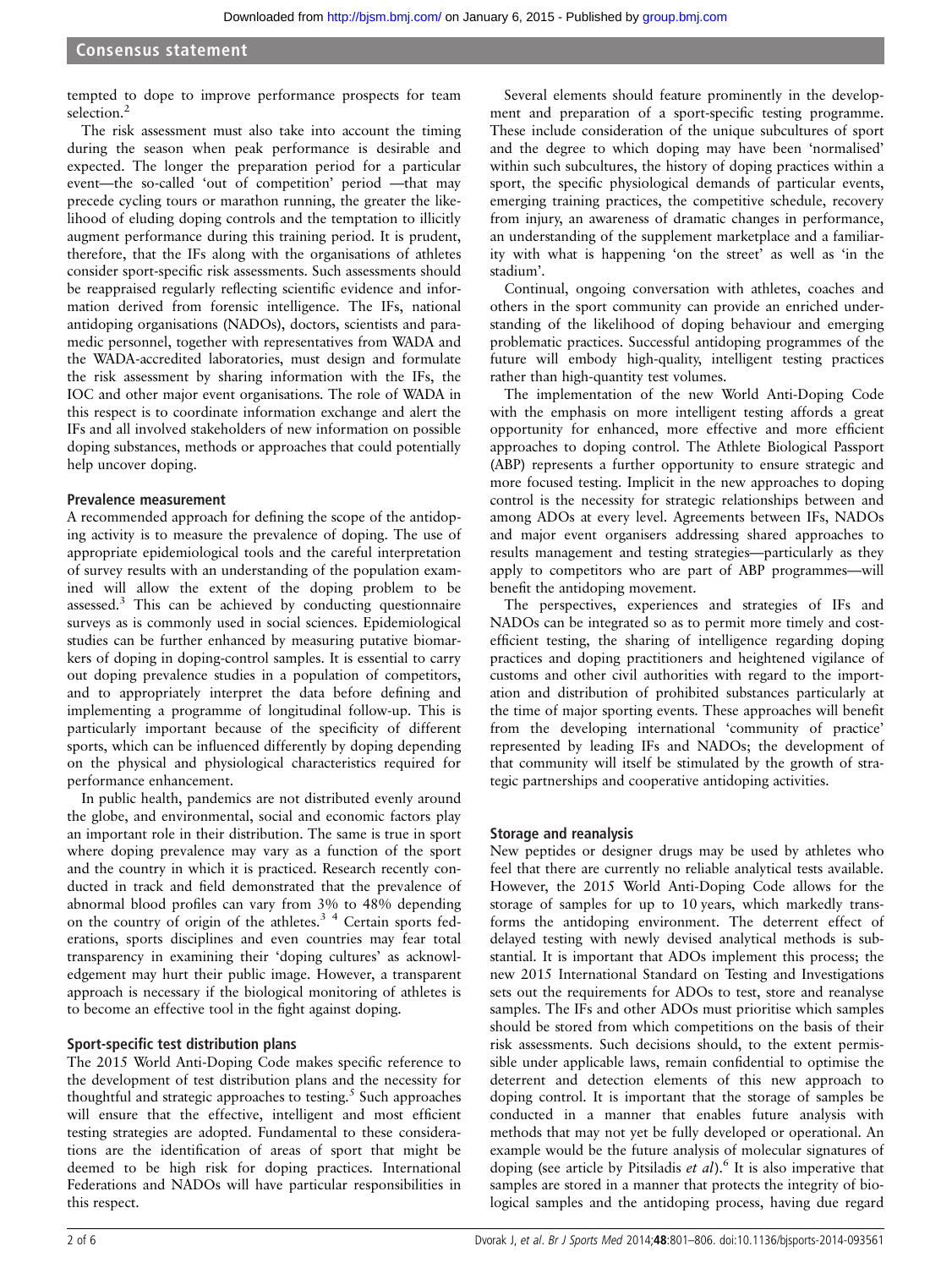to legal requirements surrounding handling of human biological materials and related data.<sup>5</sup>

#### Analytical challenges

The continuously growing knowledge in medicine, molecular biology, biochemistry and biotechnology has substantially expanded the options to pharmacologically manipulate the performances of athletes. Unsurprisingly, this has resulted in the suspected and proven misuse of a wide range of peptide hormones and substances such as insulin, insulin-like growth factor 1, human growth hormone (hGH), epoetins, chorionic gonadotrophins, gene doping substances including RNA interference (RNAi), 'designer drugs' (eg, Tetrahydrogestrinone) as well as non-approved, emerging or discontinued compounds (eg, aminoimidazolecarboxamideriboside-AICAR, GW1516, selective androgen receptor modulators, hypoxia-inducible factor stabilisers and erythropoietin (Epo)-mimetic agents). These developments represent a considerable analytical challenge for antidoping scientists, which require dedicated research and the development of new methodologies. Concerted activities with civil authorities are also necessary to understand and combat the changing scope of doping practices and products.7

Analytically, the issue of new, discontinued, or 'tailored' drug entities has been successfully tackled by applying non-target/ open approaches, biomarker-based assays (eg, haematological, steroidal and endocrinological modules of the ABP), 'omics' strategies and monitoring effects of drug (mis)use rather than the administered drug. This has been carried out via proactive and retrospective monitoring programmes. Some recent successes include the introduction of section 'S.0' to the WADA Prohibited List, new detection methods for the determination of RNAi-based compounds in blood and urine, the analysis of Epo microdosing, adverse analytical findings for the non-approved drugs GW1516, andarine and ostarine, as well as new methods to detect the illicit use of natural compounds such as  $AICAR$ .<sup>7–9</sup>

#### Forensic intelligence

The importance of investigations is enhanced in the 2015 World Anti-Doping Code<sup>10</sup> to further encourage ADOs to pursue antidoping violations based on the strongest evidence possible. While investigations as the primary means of proving doping violations are uncommon in sport, investigations have been successful in highlighting doping practices and developing novel approaches in the fight against doping in sport.

High-profile investigations include the Bay Area Laboratory Co-Operative (BALCO) investigation that was undertaken in the USA in 2003.This case resulted in the prosecution of several athletes for the use of hGH and new designer steroids and led to new laboratory detection capabilities and changes to the World Anti-Doping Code.<sup>11 12</sup> In 2006, a Spanish investigation code-named Operation Puerto highlighted serious doping practices involving Dr Eufemiano Fuentes and a number of elite athletes.13 14

In 2013, the Australian Crime Commission uncovered links between organised crime and professional sporting teams and the use of performance-enhancing 'peptides' and other illicit substances.<sup>15</sup> This investigation led to a team in the Australian Football League being charged and subsequently sanctioned.<sup>16</sup> At the heart of this case were the activities of support staff. Therefore, it follows that close scrutiny of support staff is explicit in the 2015 World Anti-Doping Code. The successful conclusion of each of these highlighted cases relied on forensic science and other modern investigative techniques now at the disposal

of IFs and NADOs and in accordance with the investigation aspects of the 2015 World Anti-Doping Code.

A forensic intelligence model of antidoping investigations was proposed by Marclay et  $al^{17}$  and included broader exploitation of information held at different levels by antidoping partners such as the police, borders agencies and postal services, strategic Internet monitoring, physical and chemical drug profiling and doping script analysis within a forensic intelligence framework. Tactical use of forensic intelligence tools relies largely on the exploitation of bioanalytical results, documents linked to doping practice and seizures of prohibited substances. At the operational level, the exploitation of such information serves to uncover trends related to the abuse of prohibited substances, the existence of organised doping programmes including the trafficking of doping agents, and helps identify their structure and mechanisms of operation. Strategic Internet monitoring also allows the identification and monitoring of online sales websites, forums, blogs, social networks and other online media, thus helping to create a clearer picture of the market and emergence of new trends.18 Monitoring of the physical and chemical profiles of seized products further enhances the understanding of the organisational structure of the trafficking of prohibited substances.<sup>19</sup> Drug profiling as well as digital and other data allow the building of 'inference models' that can link to product seizures, highlight distribution networks and identify the sources of supply. Finally, script analysis can map the complete sequence of activities before, during and after doping to identify the key stages and possible intervention points where the doping process might be disrupted or even prevented.<sup>20</sup>

#### Psychological approach to optimise most deterrent effect

The perception of the likelihood of detection, the severity of the penalty and the speed with which sanctions will be applied all appear to deter doping behaviour.<sup>21</sup> Better understanding of doping deterrents will enhance doping control programmes and reinforce the need for testing strategies to be carefully considered, strategically applied and robustly enforced.

The sense of 'right and wrong' and the perception of normative behaviour within a sport community are perhaps the most fundamental determinants of appropriate sporting behaviour.<sup>22-24</sup> Doping practices have been mostly embedded in sports in which it was widely understood that such behaviours were part of the sport 'culture'. Therefore, sport organisations should consistently emphasise that drug-taking behaviour is fundamentally contrary to the principles and precepts of sport, that is, against the spirit of sport.

Sport can profoundly mould and modify attitudes and beliefs. The clear, unequivocal expression of a set of expectations regarding conduct and behaviour within a sport can have a powerful and enduring impact. The degree to which these expectations are upheld by athletes can enhance their legitimacy in the eyes of their fellow competitors and strengthen the perception that violations of such expectations are wrong. The profound disapproval that follows the violation of broadly valued standards of behaviour can be an immensely powerful sanction and the desire to avoid such disapproval an equally potent deterrent. Therefore, the creation of what has been described as a 'moral cosmology' and an associated 'moral community' is central to the development of a sporting community in which doping practices are reduced to an absolute minimal level (accepting that there will always be those who succumb in sport, as elsewhere, to the temptation to cheat). $21$  25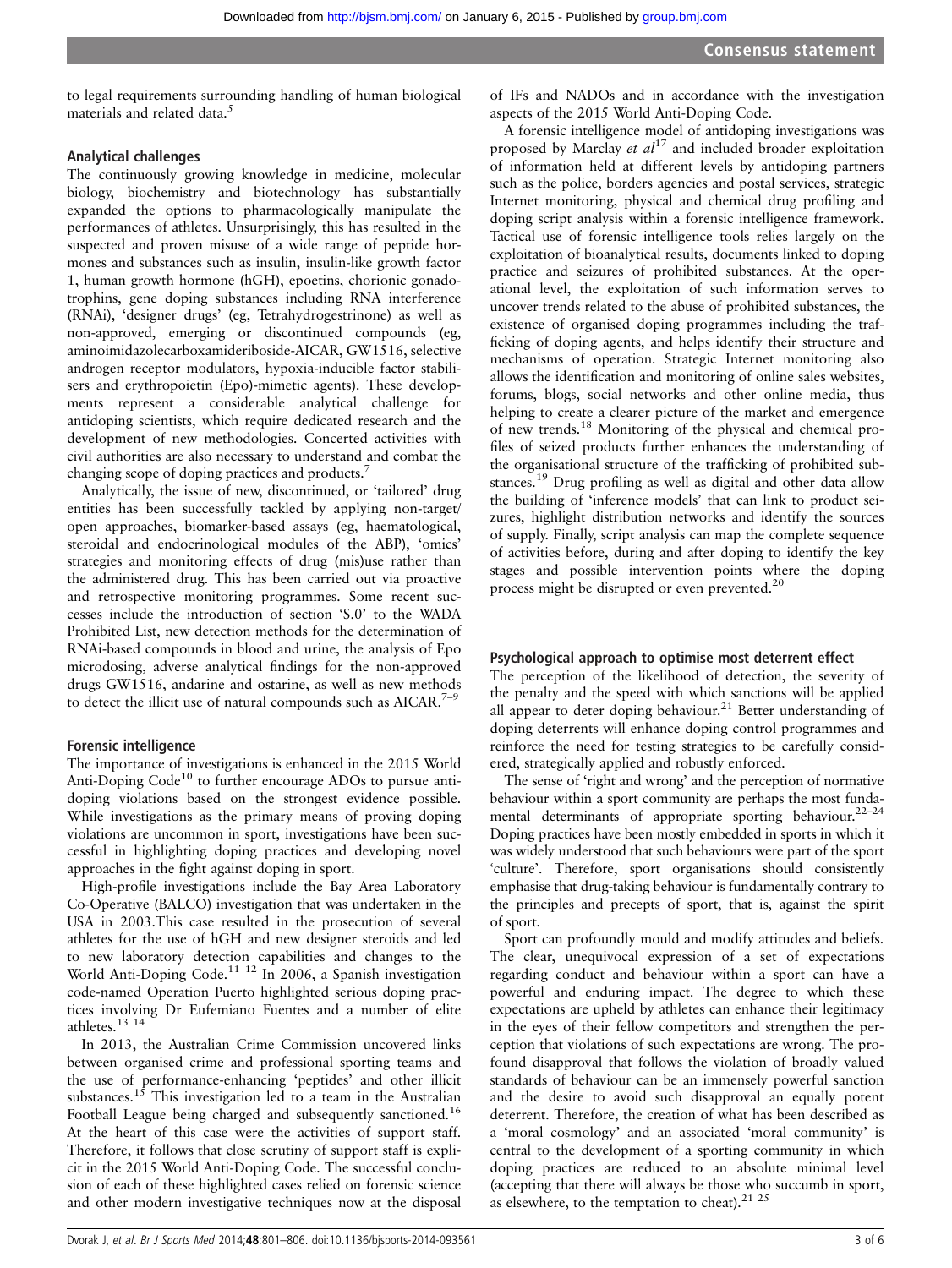#### Consensus statement

#### The ABP and confounding factors

Typical doping control based on the direct detection of a substance or its metabolites is an effective approach. However, it has limitations particularly when an athlete may be using substances on an intermittent and/or low-dose basis, which may therefore go undetected under even the most robust In-of-Competition and Out-of-Competition Doping Control programme. Furthermore, the availability of substances virtually identical to those produced by the human body, such as the native form of Epo, testosterone and growth hormone necessitated a new drug-testing paradigm.

Longitudinal profiling, which eventually became harmonised into the scientifically robust WADA ABP programme, is a complementary and alternative means to traditional doping control. Doping leaves a characteristic 'fingerprint' on the biology of the athlete and the ABP is used to identify that fingerprint, and thus the occurrence of doping. Once a biomarker of doping is implemented in the ABP, the potential to detect those changes brought on by performance-enhancing drugs is increased; it may prove possible to detect changes caused by substances that have not yet been identified.<sup>26</sup>

The intelligent and timely interpretation of ABP data can lead to target testing for specific substances. Alternatively, an atypical passport finding which is confirmed by an Expert Panel can lead to an athlete being charged with an antidoping rule violation without a 'positive' test (Adverse Analytical Finding). Thus, the ABP can be seen as an innovative and reliable antidoping tool as reflected by the findings of Court of Arbitration for Sport panels in several cases. The introduction of the ABP also provides a strong doping deterrent and a boost to the credibility of the fight against doping in any given sport.<sup>27</sup> The ABP does not only involve the monitoring of biological markers. Confounding factors such as age, sex and exposure to higher altitude for the haematological module are also included in the passport for improved decision-making.<sup>28</sup> Several confounding factors are also described in the WADA 2014 endogenous anabolic steroids technical document (TDEAAS2014).<sup>29</sup> Detailed information regarding sample collection, transport and analysis is included in the technical documents that accompany the WADA ABP Operating Guidelines.<sup>28</sup>

#### Data management system—Anti-Doping Administration & Management System

Regardless of advancements in science and enhanced antidoping practice and policy, the fight against doping in sport can only succeed if there is a coordinated effort to ensure that the limited resources are used effectively. In this regard, the collection, analysis and sharing of doping control-related information and intelligence are imperative. Only by using a single database to collect and disseminate such information can the global antidoping community intelligently coordinate their efforts. Anti-Doping Administration & Management System (ADAMS) provided by WADA, adapts to support the ever-changing antidoping environment. A single database also ensures consistency in protecting the rights of athletes vis-à-vis their information and ever-emerging data protection best practices.

#### Education

One of the objectives of successful antidoping education is to ensure that all those involved in sport understand the harm caused by doping to the health of athletes and to the integrity and essence of sport. As all sport-related stakeholders have a role to play to promote clean sport, educational efforts must be

inclusive of the broad sporting community including athletes, coaches, physicians, teachers and parents. This objective will require the commitment of the IOC, IFs, governments (to reach schools and community-level sport) and NADOs, with WADA as the coordinator.

Education should be ongoing and sustained; it must take place throughout the entire sporting career of an individual and focus on values and good decision-making skills as well as an appreciation of the roles and responsibilities of athletes. The education of athletes has to start as early as possible, preferably prior to an athlete's first national/international competition. For example, FIFA introduced a standard educational programme to all participating teams of the FIFA U-17 World Cup (boys and girls) 2012 that was overseen by doctors responsible for the competition. This is in addition to other grassroot education programmes already implemented by organisations such as UEFA that involve the education of more than 1000 young international football players each year. For the success of these programmes, the message presented to athletes needs to be clear and at the correct level. The use of posters, to decorate the typically 'unfriendly' surroundings, and advice cards could also facilitate such communication.

#### Research needs and necessary advances

Approaches to detect doping have improved significantly in recent years but remain imperfect and therefore new direct and indirect detection methods are required. New integrative 'Omics'-based solutions are being developed that have the potential to improve the analytical performance of current detection methods.<sup>30</sup> In particular, WADA is funding studies to identify a 'molecular signature' of recombinant human erythropoietin (RhumanEpo) doping and preliminary results are promising.<sup>31</sup> For example, in the first systematic study to be conducted, the expression of hundreds of genes were found to be altered by RhumanEpo with numerous gene transcripts being differentially expressed after the first injection and further transcripts profoundly upregulated during and subsequently downregulated up to 4 weeks postadministration of the drug, with the same transcriptomic pattern observed in all participants. The identification of a blood 'molecular signature' of RhumanEpo administration is the strongest evidence to date that gene biomarkers have the potential to substantially improve the analytical performance of current antidoping methods such as the ABP for RhumanEpo detection. These encouraging results serve to strongly reinforce the feasibility and need for this complex, expensive and technically demanding approach involving leading industry partners for the detection of banned substances and methods. Therefore, research using an 'omics' based approach involving genomics, transcriptomics, proteomics and metabolomics should be greatly intensified in order to achieve improved detection of Recombinant human Epo and other doping substances and methods difficult to detect such as growth hormone and blood transfusions.

#### Inadvertent doping

A major objective of the global fight against doping is the protection of the clean athlete, and hence the need to inform athletes of the risks of inadvertent doping. In recent years, antidoping research has identified contaminated nutritional supplements and food as the principal sources of inadvertent doping. Nutritional supplements have been contaminated with various stimulants, β2-agonists, prohormones, 'classic' anabolic steroids and non-approved designer steroids.<sup>32</sup> <sup>33</sup>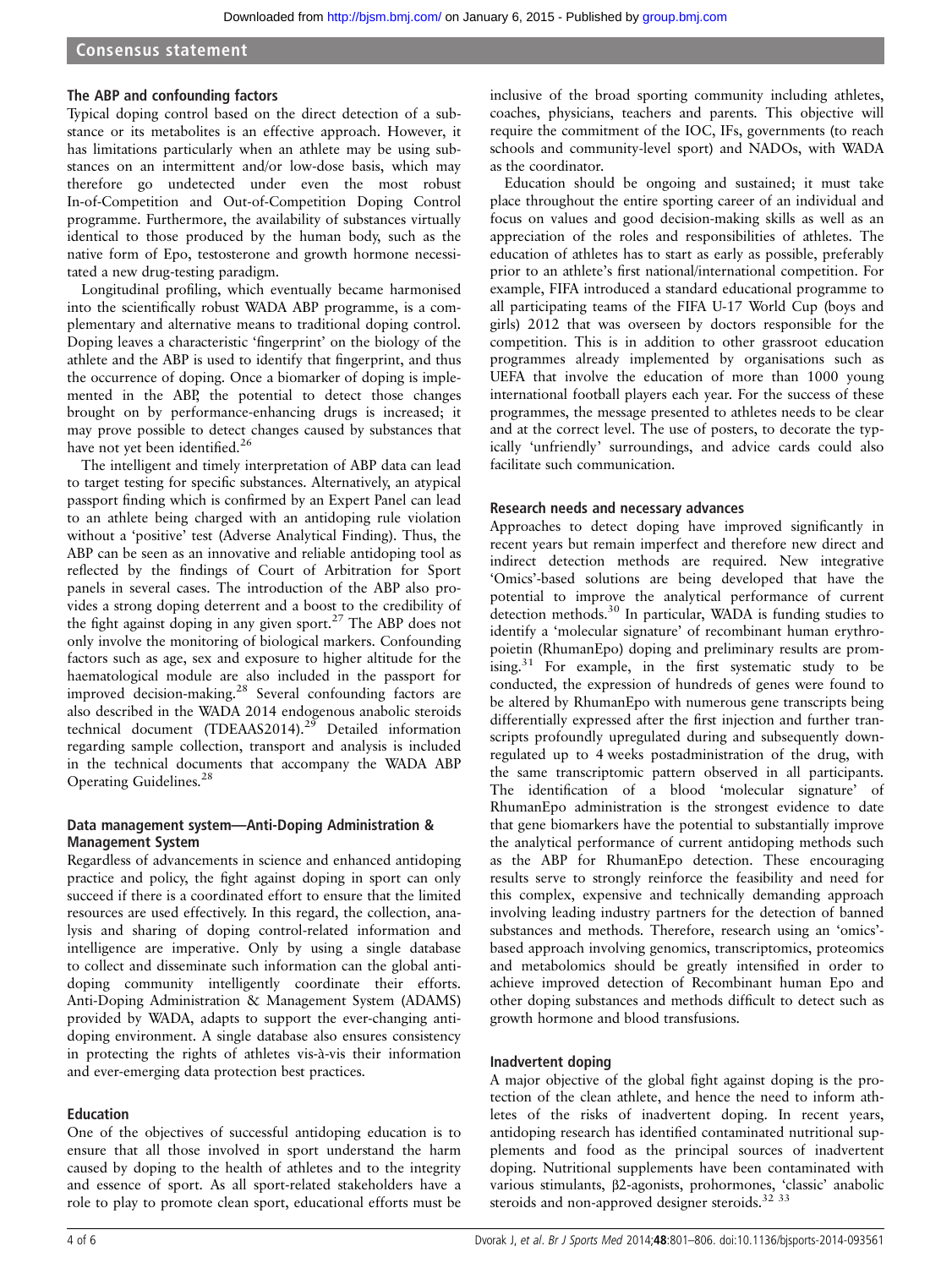Similarly, the consumption of certain foods, especially meat products, is of particular concern as they may result in an adverse analytical finding. Recent investigations have shown that the anabolic agent clenbuterol is misused in some countries as a growth promoter in cattle feeding. The consumption of meat from clenbuterol-treated cattle may lead to adverse analytical findings and to poisoning cases.<sup>34 35</sup> WADA has communicated with specific governments to address this concern as it relates to doping and sport. WADA and FIFA are also working on studies that may differentiate the source of clenbuterol to detect whether the substance found in the body may be due to an indirect ingestion from an animal product. First promising results have already been obtained.36 37 The identification of such 'doping traps' and the dissemination of the knowledge of such sources of inadvertent doping to all stakeholders are important aspects in the protection of athletes.

#### Management and ethics: biological data

The introduction of the ABP is a reason to consider expanding the role of the medical profession in the fight against doping in sport. The ABP is a recently validated approach to the identification and prosecution of doping rule violations. The routine implementation of the ABP may result in the inadvertent identification of potential clinical situations and this will need to be addressed by medical experts. When alerted to laboratory findings, physicians are obliged to inform the athlete via the ADOs if there is a suspected pathology. ADOs, particularly the IFs and the NADOs, must respond accordingly to ensure the appropriate involvement of medical professionals in the process of individual case management. At present, the mandate of ADOs is primarily to ensure that the health of the athlete is not affected by entering a doping spiral rather than as a health check system, and the process typically does not involve a physician. New rules would be required to address this issue.<sup>5</sup>

Whenever doctors affiliated with ADOs are involved in results management, they must ensure that anomalous results of potential clinical significance are investigated appropriately. In such situations, communication with other physicians involved in the care of the particular athlete outlining the findings, their implication and suggesting, when necessary, an approach to their further investigation has been a common approach. It is unreasonable to expect that non-physicians would have the training, experience or perspective to assume responsibility for such a process. The management of such cases requires distinct medical knowledge and clinical experience.

The introduction of the ABP has raised a number of questions that reflect a profound concern for issues of confidentiality and the responsibility of those in receipt of biological information to take action if and when information that may relate to the health of a competitor becomes apparent. There may be significant national considerations to take into account in such circumstances. In some jurisdictions, testing authorities and laboratories are not considered or accredited as providing healthcare-related services and the disclosure of information emanating from such facilities, subsequently used for clinical purposes, may jeopardise such accreditation. Clearly, there is no expectation that analytical laboratories should see their role as expanding into 'clinicopathological' domains. The identification of anomalous findings by a clinician should be seen as an en passant phenomenon occasioned by a clinician's review of antidoping laboratory results and prompting further clinicalstandard investigations. The activities of clinicians in this respect should not be misinterpreted as evidence that antidoping

analyses reflect clinical activities on the part of the antidoping laboratory.

However, clinicians would argue that they have a fundamental ethical responsibility to take action when provided with information that may reflect an underlying pathological condition. Physicians are obliged to alert the ADOs if they note anomalous results that are suspicious of pathology. The assessment of results by laboratory and medical experts (as part of the ABP) is carried out anonymously, therefore contact must be made via the ADO. Notably, in urine samples from male athletes, an elevation of the levels of human choriogonadotropin hormone (hCG) is quite common with approximately 90 cases a year according to WADA statistics.<sup>38</sup> Elevated hCG may be due to the intake of the exogenous hormone but could reflect an underlying pathology—most typically testicular cancer. For all such cases, a specialised medical examination must be recommended as soon as possible to ensure appropriate investigation and treatment. Physicians experienced in providing oversight to antidoping programmes are familiar with this scenario and understand the importance of their intervention to ensure that proper clinical attention is given to the athletes concerned. WADA has provided clear instructions to ADOs to contact athletes to seek further medical investigation when elevated hCG levels are detected. There are a number of documented cases where such early intervention has led to a complete cure of the underlying condition and can be seen as an extremely positive aspect of doping control activities. hCG testing is part of routine analytical doping tests and not part of the ABP.

Equally challenging is the question of the right of competitors to have access to their test results. This is a complex and highly problematic issue given that such access may allow doping competitors to manipulate or modify their strategies so as to be more likely to escape detection. Furthermore, national legislation may, in many jurisdictions, mandate the release of such information; the question of the timing of such release may be critically important in ensuring the integrity of the testing system. These challenges notwithstanding, the importance to protect the data accumulated in the conduct of doping control programmes is paramount. It is important for sport organisations and their officials and staff to understand the robust and rigorous approaches that are used to safeguard personal health and related biological information in other community settings.

#### Summary and conclusions

The purpose of this paper was to summarise the results of the consensus meeting on Anti-Doping in Sport sponsored by FIFA. The participants achieved consensus on a strategy for the implementation of the 2015 World Anti-Doping Code. Key components of this strategy include: (1) sport-specific risk assessment, (2) prevalence measurement, (3) sport-specific test distribution plans, (4) storage and reanalysis, (5) analytical challenges, (6) forensic intelligence, (7) psychological approach to optimise most deterrent effect, (8) ABP and confounding factors, (9) data management system (ADAMS), (10) education, (11) research needs and necessary advances, (12) inadvertent doping and (13) management and ethics: biological data. True implementation of the 2015 World Anti-Doping Code will depend largely on the ability to align thinking around these core concepts and strategies. FIFA, jointly with all other engaged IFs, the IOC and WADA are ideally placed to lead transformational change with the unwavering support of the wider antidoping community. The outcome of the consensus meeting was the creation of the ad hoc Working Group charged with the responsibility of moving this agenda forward.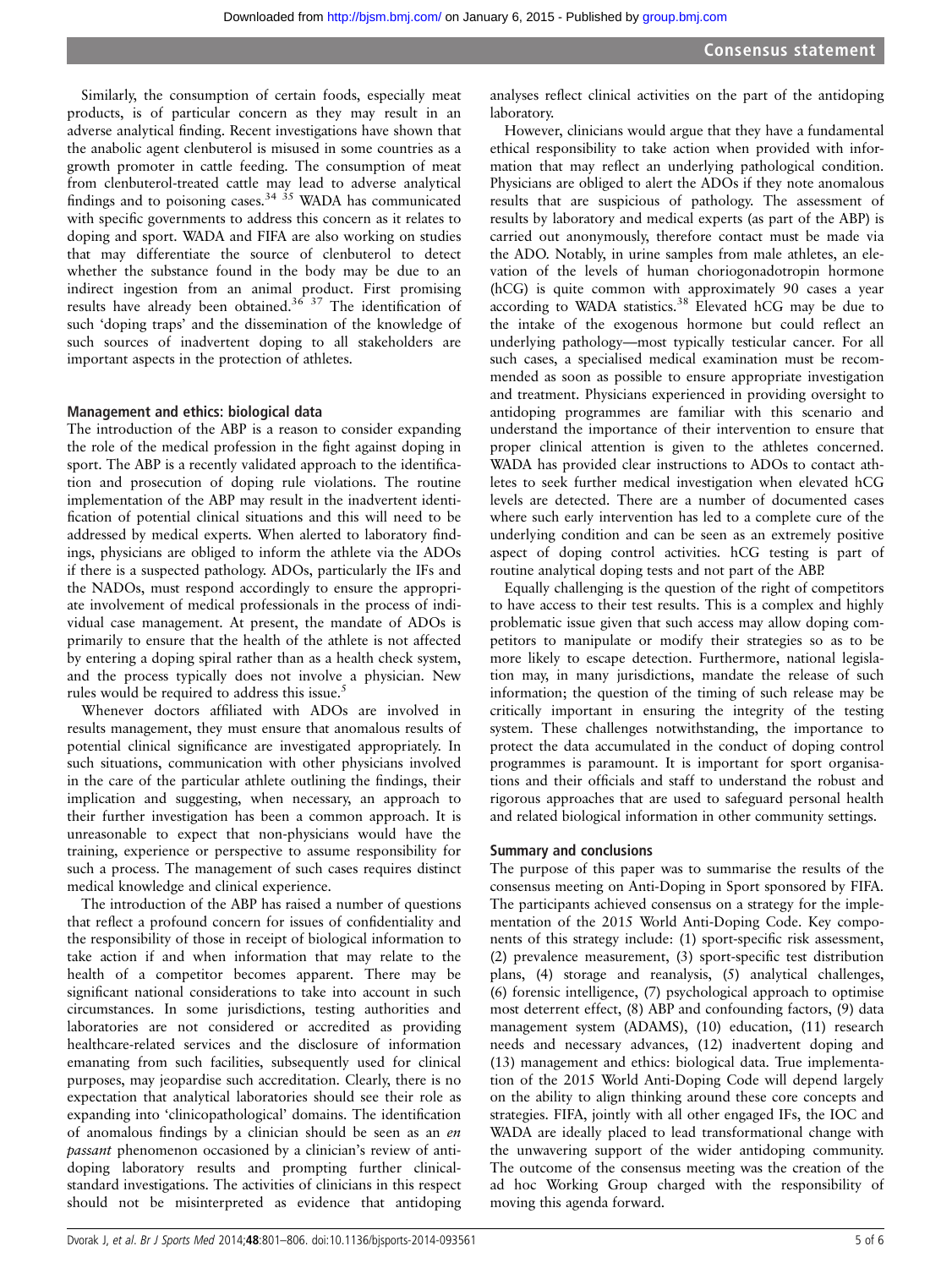#### Consensus statement

#### Author affiliations <sup>1</sup>

- <sup>1</sup>FIFA/F-MARC FIFA-Strasse, Zurich, Switzerland
- <sup>2</sup> Lausanne Anti-Doping Laboratory, Epalinges, Switzerland
- <sup>3</sup>Department of Experimental Medicine, Sapienza University of Rome, Rome, Italy
- 4 School of Criminal Sciences, University of Lausanne, Lausanne, Switzerland
- 5 International Olympic Committee, Lausanne, Switzerland
- <sup>6</sup>International Floorball Federation, Helsinki, Finland
- <sup>7</sup>WADA Accredited Laboratory, German Sport University, Cologne, Germany
- 8 Department of Integrity, AFL, Melbourne, Victoria, Australia
- <sup>9</sup>International Rugby Board, Dublin, Ireland
- 
- 
- 
- <sup>10</sup>World Anti-Doping Agency (WADA), Montreal, Canada<br><sup>11</sup>International Baseball Federation (IBAF), Lausanne, Switzerland<br><sup>12</sup>ZIHP and Institute of Physiology, University of Zurich, Zurich, Switzerland<br><sup>13</sup>CHUV, Swiss Lab
- 
- 
- Switzerland<br><sup>14</sup>International Volleyball Federation (FIVB), Lausanne, Switzerland<br><sup>15</sup>Federation International de Natation (FINA), Lausanne, Switzerland<br><sup>16</sup>Institute of Cardiovascular and Medical Sciences, Glasgow, Univer
- Glasgow, Lanarkshire, UK<br><sup>17</sup>Anti-Doping Laboratory, SeibersdorfLabor, Seibersdorf, Austria
- 
- 
- 
- 
- <sup>18</sup>CURML, LAD, Ch des Croisettes 22, Epalinges, Switzerland<br><sup>19</sup>Antidoping Centre Moscow, Moscow, Russian Federation<br><sup>20</sup>CURML, LAD, Epalinges, Switzerland<br><sup>21</sup>International Basketball Federation (FIBA), Geneva, Switzerl Spain
- 23Institute of Biochemistry and Center for Preventive Doping Research, German Sport
- University Cologne, Cologne, Germany<br><sup>24</sup>WADA, Montreal, Quebec, Canada
- <sup>25</sup> Law—Sports Law II, University of Neuchâtel, Neuchâtel, Switzerland<sup>26</sup> Attorney-at-law—Rue Caroline46, Carouge, Geneva, Switzerland<sup>27</sup> UEFA, Neuchatel, Switzerland<br><sup>27</sup> UEFA, Neuchatel, Switzerland<br><sup>28</sup> Medical, UCI
- 
- 
- 

#### Competing interests None.

Provenance and peer review Not commissioned; externally peer reviewed.

Open Access This is an Open Access article distributed in accordance with the Creative Commons Attribution Non Commercial (CC BY-NC 3.0) license, which permits others to distribute, remix, adapt, build upon this work non-commercially, and license their derivative works on different terms, provided the original work is properly cited and the use is non-commercial. See: http://creativecommons.org/ licenses/by-nc/3.0/

#### **REFERENCES**

- Saugy M, Robinson N, Grimm K, et al. Future of the fight against doping: risk assessment, biological profiling and intelligence testing. Forensic Sci Int 2011;213:1–2.
- 2 Dvorak J. Current situations, challenges to implement Anti-Doping fight—need for change? Br J Sports Med 2014;this issue.
- 3 Saugy M, Robinson N, Saudan C. The fight against doping: back on track with blood. Drug Test Anal 2009;1:474–8.
- Sottas PE, Robinson N, Fischetto G, et al. Prevalence of blood doping in samples collected from elite track and field athletes. Clin Chem 2011;57:762–9.
- 5 Viret M. How to make science and law work hand in hand in Anti Doping—a survey of some critical issues under the 2015 WADA Code. Br J Sports Med 2014; this issue.
- 6 Pitsilasis YP, Durussel J, Rabin O. An integrative 'Omics' solution to the detection of recombinant human erythropoietin and blood doping. Br J Sports Med 2014;48:856–61.
- 7 Thevis M, Kuuranne T, Geyer H, et al. Annual banned-substance review: analytical approaches in human sports drug testing. Drug Test Anal 2012;4:2–16.
- 8 Thevis M, Kuuranne T, Geyer H, et al. Annual banned-substance review: analytical approaches in human sports drug testing. Drug Test Anal 2013;5:1–19.
- 9 Thevis M, Kuuranne T, Geyer H, et al. Annual banned-substance review: analytical approaches in human sports drug testing. Drug Test Anal 2014;6:in press.
- 10 WADA 2015 Code: [http://www.wada-ama.org/en/World-Anti-Doping-Program/](http://www.wada-ama.org/en/World-Anti-Doping-Program/Sports-and-Anti-Doping-Organisations/The-Code/Code-Review/Code-Version-4–0/) [Sports-and-Anti-Doping-Organisations/The-Code/Code-Review/Code-Version-4](http://www.wada-ama.org/en/World-Anti-Doping-Program/Sports-and-Anti-Doping-Organisations/The-Code/Code-Review/Code-Version-4–0/)–0/.

[http://www.wada-ama.org/en/World-Anti-Doping-Program/Sports-and-Anti-Doping-](http://www.wada-ama.org/en/World-Anti-Doping-Program/Sports-and-Anti-Doping-Organisations/The-Code/Code-Review/Code-Version-4–0/)[Organisations/The-Code/Code-Review/Code-Version-4](http://www.wada-ama.org/en/World-Anti-Doping-Program/Sports-and-Anti-Doping-Organisations/The-Code/Code-Review/Code-Version-4–0/)–0/ [cited 2013].

- 11 Kazlauskas R. Designer steroids. Handb Exp Pharmacol 2010;195:155–85.
- 12 Today U. Balco investigation timeline 2007. [http://usatoday30.usatoday.com/sports/](http://usatoday30.usatoday.com/sports/balco-timeline.htm) [balco-timeline.htm](http://usatoday30.usatoday.com/sports/balco-timeline.htm) [cited 2013].
- 13 TAS 2009/A/1879—Alejandro Valverde Belmonte c. Comitaro Olimpico Nazionale Italiano, 2010.
- 14 TAS 2010/A/2070—Antidoping Schweiz v Jan Ullrich, 2012.
- 15 ACC Report 2013: [http://www.crimecommission.gov.au/publications/other/](http://www.crimecommission.gov.au/publications/other/organised-crime-drugs-sport) [organised-crime-drugs-sport](http://www.crimecommission.gov.au/publications/other/organised-crime-drugs-sport) [cited 2013].
- 16 AFL Changes. 2013: [http://](http://www.afl.com.au/staticfile/AFL%20Tenant/AFL/Files/EssendonFC_notice_of_charges.pdf)www.afl.com.au/staticfi[le/AFL%20Tenant/AFL/Files/](http://www.afl.com.au/staticfile/AFL%20Tenant/AFL/Files/EssendonFC_notice_of_charges.pdf) [EssendonFC\\_notice\\_of\\_charges.pdf](http://www.afl.com.au/staticfile/AFL%20Tenant/AFL/Files/EssendonFC_notice_of_charges.pdf) [cited 2013].
- 17 Marclay F, Mangin P, Margot P, et al. Perspectives for forensic intelligence in anti-doping: thinking outside of the box. Forensic Sci Int 2013;229:133–44.
- 18 Pazos D, Giannasi P, Rossy Q, et al. Combining Internet monitoring processes, packaging and isotopic analyses to determine the market structure: example of gamma butyrolactone. Forensic Sci Int 2013;230:29–36.
- 19 Morelato M, Beavis A, Tahtouh M, et al. The use of forensic case data in intelligenceled policing: the example of drug profiling. Forensic Sci Int 2013;226:1-9.
- 20 Chiu YN, Leclerc B, Townsley M. Crime script analysis of drug manufacturing in Clandestine Laboratories: implications for prevention. Brit J Crimonol 2011;51:355–74.
- 21 Strelan P, Boeckmann R. Why drug testing in elite sport does not work: perceptual deterrence theory and the role of personal moral beliefs. J App Soc Psych 2006;36:2902–34.
- 22 Foglia WD. Perceptual deterrence and the mediating effect of internalized norms among inner city teenagers. J Res Crime Delinquency 1997;34:414-43.
- 23 Nagin D, Pogarsky G. Integrating celerity, impulsivity and extralegal sanction threats into a model of general deterrence: theory and evidence. Criminology 2001;39:865–92.
- 24 Paternoster R. The deterrent effect of the perceived certainty and severity of punishment: a review of the evidence and issues. Justice Q 1987;4:173-217.
- 25 Paternoster R, Simpson S. Sanction threats and appeals to morality: testing a rational choice model of corporate crime. Law Soc Rev 1996;30:549–83.
- 26 Sottas PE, Robinson N, Rabin O, et al. The athlete biological passport. Clin Chem 2011;57:969–76.
- 27 Zorzoli M. The Athlete Biological Passport from the perspective of an anti-doping organization. Clin Chem Lab Med 2011;49:1423–5.
- 28 WADA Athlete Biological Passport operating guidelines & compilation of required elements 2013. [http://www.wadaama.org/Documents/Science\\_Medicine/Athlete\\_](http://www.wadaama.org/Documents/Science_Medicine/Athlete_Biological_Passport/WADA-ABP-Operating-Guidelines_v4.0-EN.pdf) [Biological\\_Passport/WADA-ABP-Operating-Guidelines\\_v4.0-EN.pdf](http://www.wadaama.org/Documents/Science_Medicine/Athlete_Biological_Passport/WADA-ABP-Operating-Guidelines_v4.0-EN.pdf) [cited 2013].
- 29 WADA technical document for EAAS. 2014. [http://www.wada-ama.org/Documents/](http://www.wada-ama.org/Documents/World_AntiDoping_Program/WADPLaboratories/Technical_Documents/WADA-TD2014-EAAS-Endogenous-Anabolic-Androgenic-Steroids-EN.pdf) [World\\_AntiDoping\\_Program/WADPLaboratories/Technical\\_Documents/WADA-](http://www.wada-ama.org/Documents/World_AntiDoping_Program/WADPLaboratories/Technical_Documents/WADA-TD2014-EAAS-Endogenous-Anabolic-Androgenic-Steroids-EN.pdf)[TD2014-EAAS-Endogenous-Anabolic-Androgenic-Steroids-EN.pdf](http://www.wada-ama.org/Documents/World_AntiDoping_Program/WADPLaboratories/Technical_Documents/WADA-TD2014-EAAS-Endogenous-Anabolic-Androgenic-Steroids-EN.pdf) [cited 2013].
- 30 Reichel C. OMICS-strategies and methods in the fight against doping. Forensic Sci Int 2011;213:20–34.
- 31 Pitsilasis YP, Durussel J, Rabin O. An integrative 'Omics' solution to the detection of recombinant human erythropoietin and blood doping. Br J Sports Med 2014 (this supplement).
- 32 Geyer H, Braun H, Burke LM, et al. Inadvertent Doping: A-Z of nutritional supplements: dietary supplements, sports nutrition foods and ergogenic aids for health and performance—part 22. Br J Sports Med 2011;45:752-4.
- 33 Geyer H, Parr MK, Koehler K, et al. Nutritional supplements cross-contaminated and faked with doping substances. J Mass Spectrom 2008;43:892–902.
- 34 Guddat S, Fussholler G, Geyer H, et al. Clenbuterol—regional food contamination a possible source for inadvertent doping in sports. Drug Test Anal 2012;4: 534–8.
- 35 Thevis M, Geyer L, Geyer H, et al. Adverse analytical findings with clenbuterol among U-17 soccer players attributed to food contamination issues. Drug Test Anal 2013;5:372–6.
- 36 Nicoli R, Petrou M, Badoud F, et al. Quantification of clenbuterol at trace level in human urine by ultra-high pressure liquid chromatography-tandem mass spectrometry. J Chromatogr A 2013;1292:142-50.
- 37 Thevis M, Thomas A, Beuck S, et al. Does the analysis of the enantiomeric composition of clenbuterol in human urine enable the differentiation of illicit clenbuterol administration from food contamination in sports drug testing? Rapid Commun Mass Spectrom 2013;27:507–12.
- 38 WADA Testing Figures 2013. [http://www.wada-ama.org/Documents/Resources/](http://www.wada-ama.org/Documents/Resources/Testing-Figures) [Testing-Figures](http://www.wada-ama.org/Documents/Resources/Testing-Figures) [cited 2014].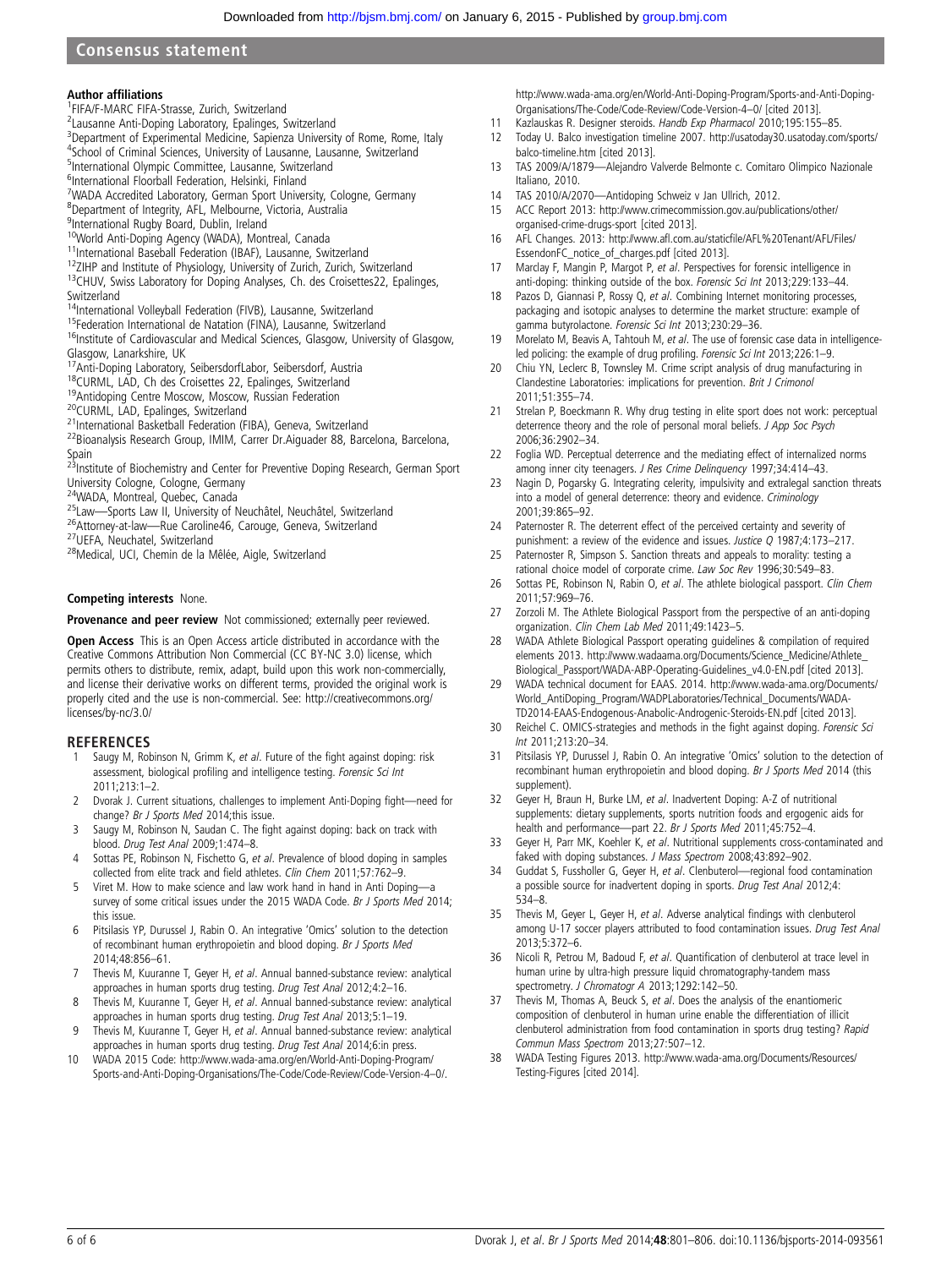

## **Code 2015 implementation of the World Anti-Doping Time for change: a roadmap to guide the**

and Mario Zorzoli Segura, Mario Thevis, Alan Vernec, Marjolaine Viret, Marc Vouillamoz Robinson, Grigory Rodchenkov, Martial Saugy, Souheil Sayegh, Jordi Peytavin, Andrew Pipe, Yannis P Pitsiladis, Christian Reichel, Neil David Howman, Victor Isola, Carsten Lundby, François Marclay, Annie Budgett, Walter O Frey, Hans Geyer, Peter Rex Harcourt, Dave Ho, Jiri Dvorak, Norbert Baume, Francesco Botré, Julian Broséus, Richard

2014 Br J Sports Med 2014 48: 801-806 originally published online April 24,

doi: 10.1136/bjsports-2014-093561

**<http://bjsm.bmj.com/content/48/10/801>** Updated information and services can be found at:

#### These include:

| <b>Supplementary</b><br><b>Material</b> | Supplementary material can be found at:<br>http://bjsm.bmj.com/content/suppl/2014/04/23/bjsports-2014-093561.<br>DC <sub>1.html</sub>                                                                                                                                                                                                                                                                                                |
|-----------------------------------------|--------------------------------------------------------------------------------------------------------------------------------------------------------------------------------------------------------------------------------------------------------------------------------------------------------------------------------------------------------------------------------------------------------------------------------------|
| <b>References</b>                       | This article cites 24 articles, 5 of which you can access for free at:<br>http://bjsm.bmj.com/content/48/10/801#BIBL                                                                                                                                                                                                                                                                                                                 |
| <b>Open Access</b>                      | This is an Open Access article distributed in accordance with the Creative<br>Commons Attribution Non Commercial (CC BY-NC 3.0) license, which<br>permits others to distribute, remix, adapt, build upon this work<br>non-commercially, and license their derivative works on different terms,<br>provided the original work is properly cited and the use is<br>non-commercial. See: http://creativecommons.org/licenses/by-nc/3.0/ |
| <b>Email alerting</b><br>service        | Receive free email alerts when new articles cite this article. Sign up in the<br>box at the top right corner of the online article.                                                                                                                                                                                                                                                                                                  |
| <b>Topic</b><br><b>Collections</b>      | Articles on similar topics can be found in the following collections<br>Editor's choice (217)<br>Open access (147)<br>Press releases (25)                                                                                                                                                                                                                                                                                            |

**<http://group.bmj.com/group/rights-licensing/permissions>** To request permissions go to:

**<http://journals.bmj.com/cgi/reprintform>** To order reprints go to:

**<http://group.bmj.com/subscribe/>** To subscribe to BMJ go to: